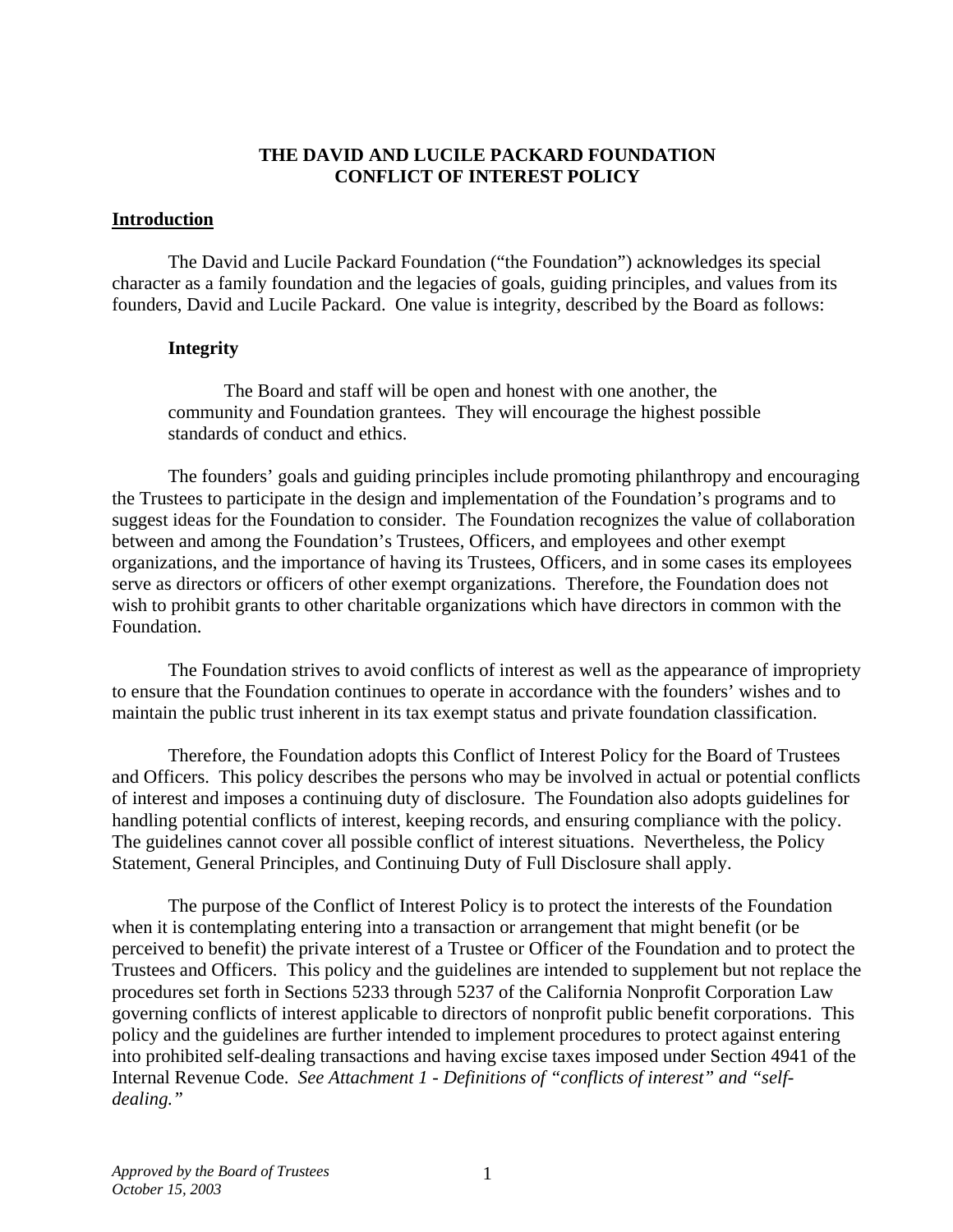# **I. Policy Statement**

 It is the policy of the David and Lucile Packard Foundation ("the Foundation") to assure that any conflicts of interest or potential conflicts of interest are fully disclosed to the Board of Trustees, Committee of the Board, Officer or employee before a proposed decision is made or a proposed transaction is completed.

 It shall be the continuing responsibility of all Trustees and Officers to review their outside business interests, philanthropic interests, personal interests, family and other close relationships for actual or potential conflicts of interest with respect to the Foundation, and to immediately disclose the nature of the interest or relationship. The interests of a member of the family of a Trustee or Officer shall be attributed to the Trustee or Officer. *See Attachment 1 – Definitions of "family members."*

 No Trustee or Officer or other person with an actual or potential conflict of interest shall vote on or otherwise take part in any decision of the Foundation that directly or indirectly benefits such person or a member of such person's family.

# **II. General Principles**

 In their dealings with the Foundation, all Trustees and Officers must be ever mindful of potential conflicts of interest. To assure compliance with the self-dealing rules, to avoid inadvertent violations, to live up to the public trust and avoid the appearance of impropriety, and to fulfill fiduciary duties, the Foundation expects: (a) full disclosure of relationships and financial and other interests likely to influence a person's decision-making; (b) abstention or recusal by a Trustee with a potential conflict of interest as described below; and (c) careful consideration of the facts and decisions by disinterested members of the Board of Trustees, or when appropriate, by a Committee of the Board, Officer, or staff. *See Attachment 2 – Guidelines for Identifying Prohibited Self-Dealing Transactions and Exceptions.* 

 In all cases, a Trustee with an actual or potential conflict of interest (financial or other) in a matter proposed for action by the Board or Committee may be counted for a quorum and may provide information and answer questions.

 (a) Recusal. When a Trustee has a financial interest in a proposed transaction, the Trustee shall be recused (leave the room), and shall not participate in the deliberation on the merits of the proposal or the vote. Recusal is required in the following situations:

 (1) Payment directly to Trustee. If the proposed transaction involves direct payment of compensation (including payment or reimbursement of expenses) by the Foundation to a Trustee, the full Board (not a Committee) shall consider the proposal. A disinterested majority of all Trustees then in office is required to approve compensation for a Trustee for services other than as an Officer or Trustee. *See Attachment 3 – Guidelines for Permissible Payments of Compensation for Personal Services of Trustees and Officers.* 

 (2) Payment indirectly to Trustee. If the proposed transaction involves indirect payment by the Foundation to a Trustee through a grant that the grantee may use for payment or reimbursement of expenses for the Trustee's services to the grantee, the full Board (not a Committee) shall consider the proposal. The terms of the grant shall prohibit use of grant funds to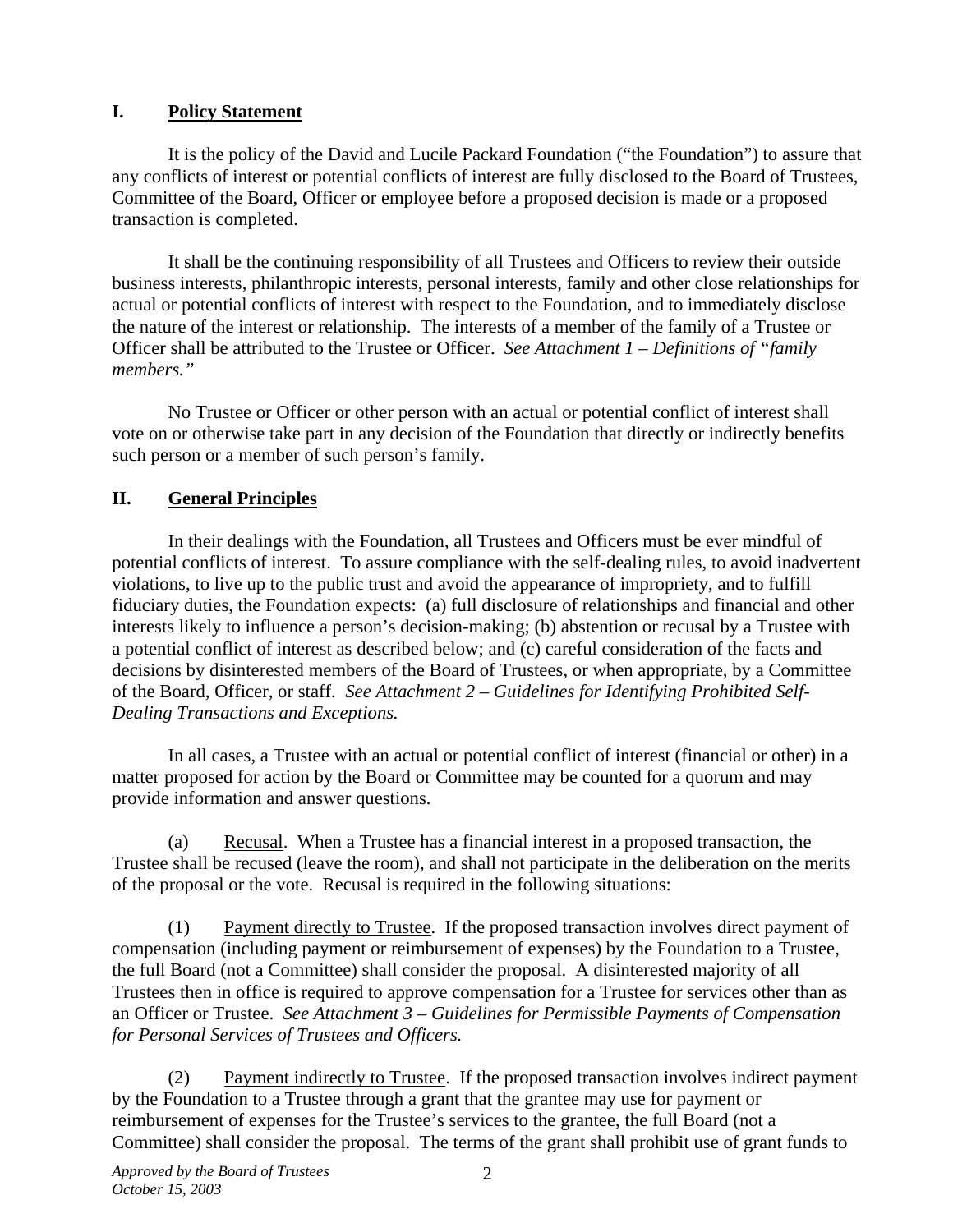pay compensation (other than payment or reimbursement of expenses) for the Trustee's services to the grantee. A disinterested majority of all Trustees then in office is required to approve the grant in which a Trustee has a financial interest. *See Attachment 4 – Guidelines for Grants to Exempt Organizations When Trustees Have Financial Interests.* 

 (b) Abstention. When a Trustee is a mere common director and has no financial interest in a grant proposal, the Trustee shall abstain (shall not vote), but may remain in the room during the discussion, deliberation on the merits of the proposal, and the vote. *See Attachment 5 – Guidelines for Grants to Exempt Organizations with Common Directors (Trustees have no financial interests).* 

 In all cases, the existence and nature of the relationship or the conflict of interest disclosed, the interested Trustee's abstention or recusal, and the vote of the other Trustees shall be reflected in the minutes of the meeting of the Board or Committee.

### **III. Continuing Duty of Full Disclosure**

 Disclosure of relationships and interests shall be made by each Trustee and Officer in writing following the adoption of the Conflict of Interest Policy and annually thereafter on a form approved by the General Counsel. All disclosure statements shall be maintained in confidence and access to financial information (if any) shall be limited to persons who have a reasonable need to know the contents thereof. Unless well known to the Board, Committee, Officer, or employee considering a proposed grant or transaction, disclosure shall be made, orally or in writing, at any time a proposed transaction or grant involving an actual or potential conflict of interest is being considered. Disclosure shall also be made by a Trustee or Officer at any time when the personal interest of a Trustee or Officer (or member of his or her family) could affect the activities, property, employees, or services of the Foundation, or involves any matter potentially requiring action by the Board, Committee, or the President exercising powers delegated by the Board, including grant proposals.

 Disclosure shall be made to the President (or, if the President is the one with a conflict, then to the Chairman of the Board). The President (or the Chairman of the Board) shall investigate the facts, seek advice from the General Counsel or other counsel to the Foundation on legal issues as necessary, and report to the Board of Trustees or the Committee on the Board.

## **IV. Effective Date.**

 This Conflict of Interest Policy is intended to incorporate and supplement existing policy and procedures. The written Conflict of Interest Policy is effective upon adoption by the Board of Trustees at a meeting held on September 11, 2003, and is modified on October 15, 2003.

Acknowledgement and Agreement of Trustee or Officer:

 I confirm that I have read this Conflict of Interest Policy, and I agree to comply with its terms.

| Date: | $\mathbf{B} \mathbf{v}$         |
|-------|---------------------------------|
|       | (signature)                     |
|       | Title:                          |
|       | $\sigma$ $\sim$ $\sim$ $\sigma$ |

(Trustee or Officer)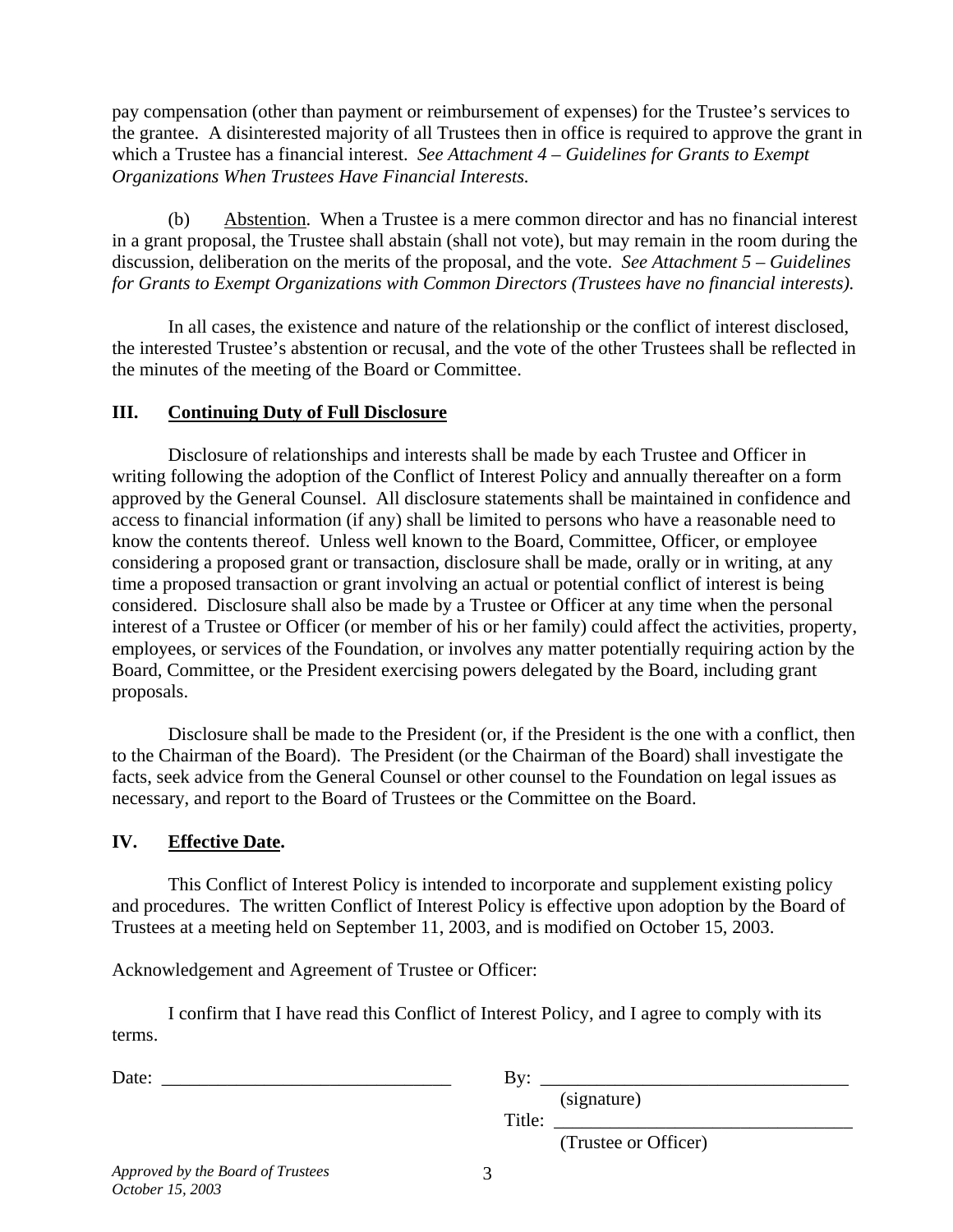# ATTACHMENTS:

- 1. Definitions
- 2. Guidelines for Identifying Prohibited Self-Dealing Transactions and Exceptions
- 3. Guidelines for Permissible Payments of Compensation for Personal Services of Trustees and **Officers**
- 4. Guidelines for Grants to Exempt Organizations When Trustees Have Financial Interests
- 5. Guidelines for Grants to Exempt Organizations with Common Directors (Trustees have no financial interests)
- 6. Guidelines Limiting Gifts, Honoraria, and Hospitality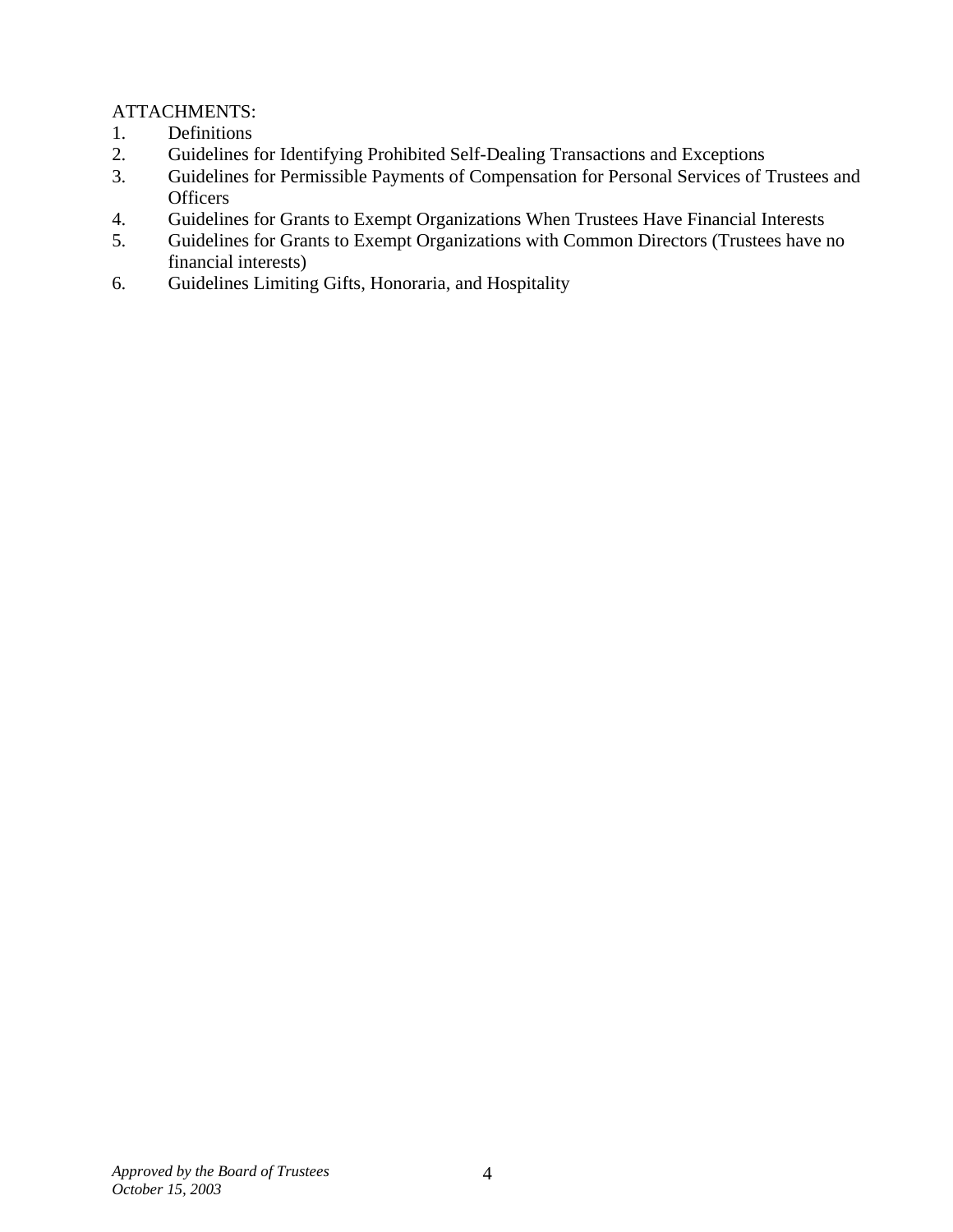### **Attachment 1 Definitions**

 "Conflicts of Interest:" Conflicts of interest arise when a person involved in making a decision for the Packard Foundation may have a personal interest in the outcome. The personal interest may be economic, that is, it may result in a financial benefit to the person or to a family member, or the personal interest may be sentimental or professional, such as when the person or a family member is on a proposed grantee's board of directors or advisory board, or works for a proposed grantee. Conflict of interest transactions may result in violations of the federal laws applicable to private foundations that prohibit self-dealing or the California conflict of interest and self-dealing rules.

 "Self-dealing:" The Internal Revenue Code and Regulations applicable to private foundations prohibit certain transactions directly or indirectly between the Packard Foundation and its Trustees, Officers, management employees, or members of their families. The federal selfdealing rules also prohibit transactions that may result in an economic benefit to these people because of their ownership or beneficial interest in a business entity, trust, or estate. The selfdealing rules apply to transactions regardless of the amount paid. If a prohibited self-dealing transaction occurs, excise taxes may be imposed, whether the transaction is detrimental or beneficial to the Foundation. The Foundation's Articles of Incorporation prohibit violations of the federal self-dealing rules.

 "Family members." For purposes of identifying potential self-dealing transactions and applying the rules applicable to private foundations, the Foundation shall use the definition of family members in Section 4946(d) of the Internal Revenue Code. Members of the family of a Trustee or Officer include only the spouse, children, grandchildren, great grandchildren, spouses of the foregoing, and ancestors (parents, grandparents, etc.).

 For purposes of disclosures of potential conflicts of interest, the Foundation shall define family members more broadly to include all of the persons listed above, as well as a Trustee's or Officer's "significant other," and other close relationships with family (such as brothers and sisters and their children and spouses).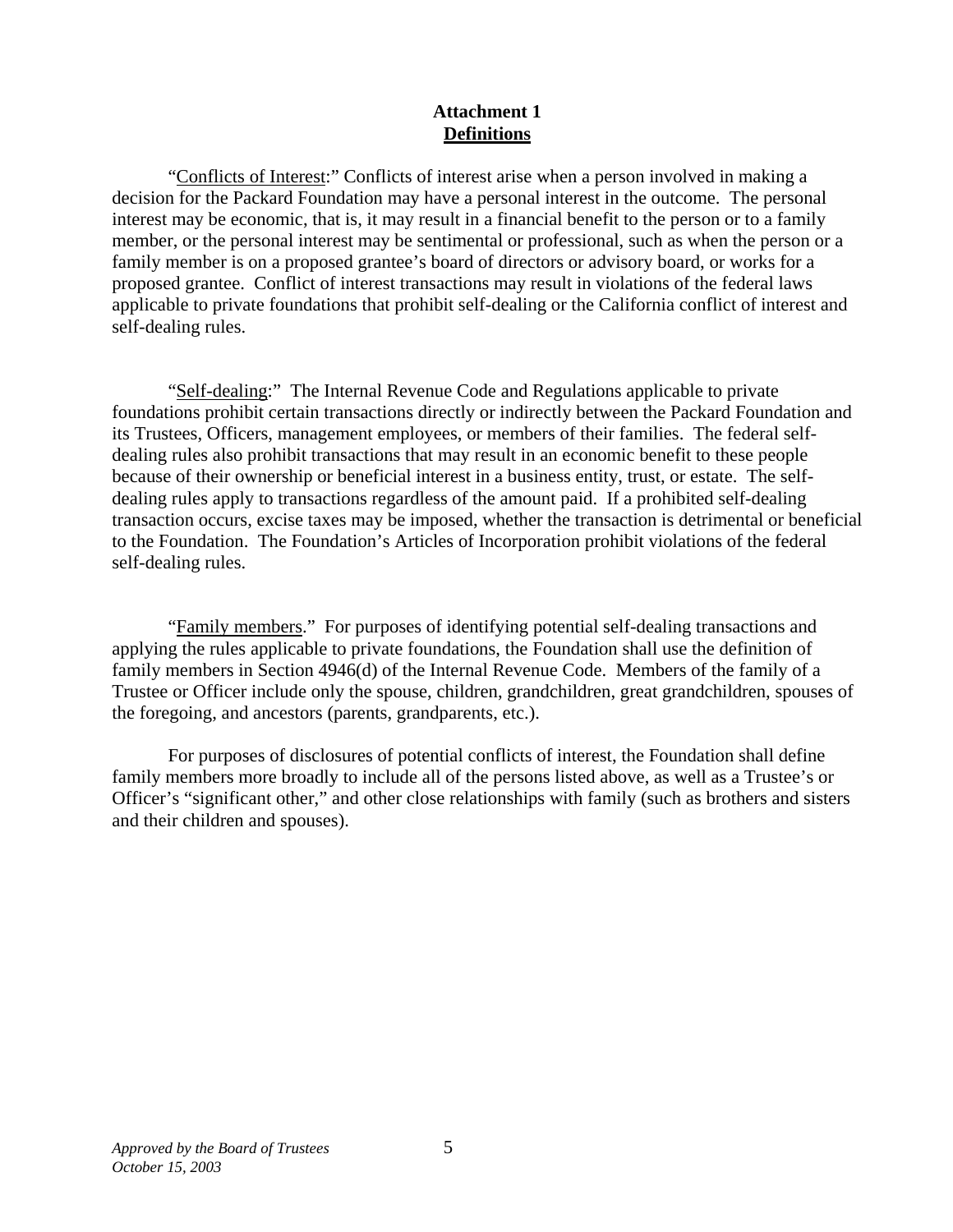### **Attachment 2 Guidelines for Identifying Prohibited Self-Dealing Transactions and Exceptions**

 The private foundation rules in the Internal Revenue Code and Regulations prohibit certain kinds of transactions, directly or indirectly, between the Packard Foundation and a Trustee or Officer, or a member of their families, or a business entity, trust, or estate in which they have an interest. *See Attachment 1 – Definitions of "family members" under the private foundation rules.* 

 Specific transactions are potentially self-dealing, and, unless an exception applies, shall be prohibited (particularly if benefits go from the Foundation to the individual). Exceptions shall be determined on a case by case basis, with advice from the General Counsel or other counsel to the Foundation. The specific transactions that are potentially self-dealing and examples of common exceptions are as follows:

#### (a) **Sale, exchange, or lease of property**

(exception: lease of property by a Trustee or Officer to the Foundation without charge);

 (b) **Loan of money or other extension of credit**  (exception: loan or extension of credit by a Trustee or Officer to the Foundation without interest or other charge, and loan proceeds used exclusively for charitable purposes);

# (c) **Furnishing of goods, services, or facilities**

(exception: furnishing goods, services or facilities by a Trustee or Officer to the Foundation without charge and used exclusively for charitable purposes);

- (d) **Payment of compensation, or payment or reimbursement of expenses**  (exception: payment of reasonable compensation (and expenses) for "personal services" of Trustee or Officer that are reasonable and necessary to carry out the Foundation's charitable purposes);
- (e) **Transfer or use of any of the Foundation's income or assets**  (exception: only incidental or tenuous benefit to Trustee or Officer from use of Foundation's income or assets); and

## (f) **Agreement to pay a government official**

(exception: limited travel expenses solely within the United States, scholarship or fellowship grants, or costs to attend conferences sponsored by the Foundation).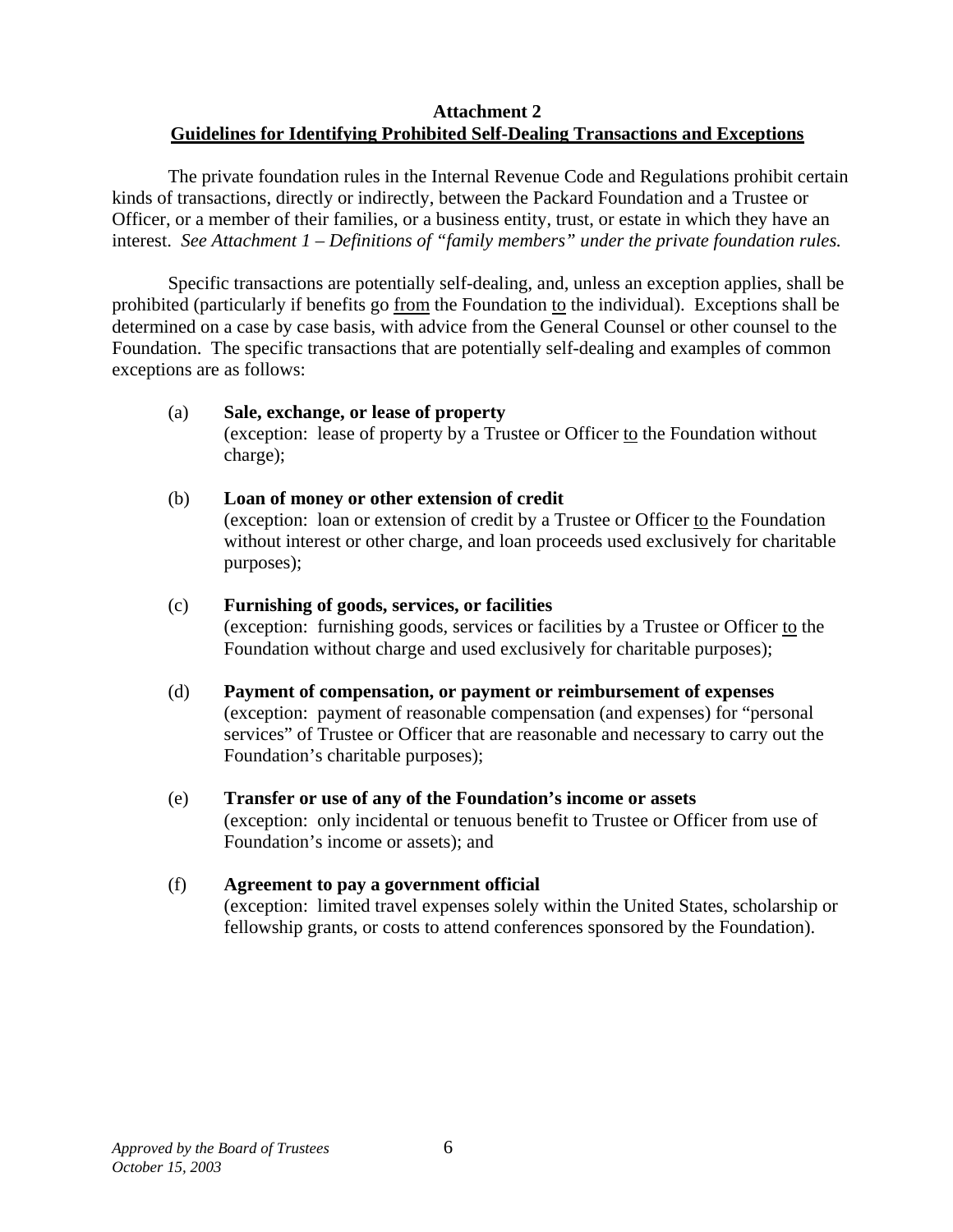### **Attachment 3 Guidelines for Permissible Payments of Compensation for Personal Services of Trustees and Officers**

 The Foundation may pay Trustees and Officers (and members of their families) reasonable compensation for "personal services" to the Foundation necessary to carry out the Foundation's charitable purposes. Services as a Trustee or an Officer are "personal services." Services in any other capacity shall be reviewed by the General Counsel or other counsel to the Foundation to determine whether the services are within the exception for "personal services." Reasonableness is determined by reviewing compensation market surveys and other reliable data for comparable positions at comparable organizations.

 The Board of Trustees shall determine, and shall not delegate the authority to determine, the compensation (if any) of any Trustee for his or her services as a Trustee, an Officer, or in any other capacity. The Board may, however, delegate authority to review reasonableness of the proposed compensation of a Trustee to the Compensation Committee for recommendation to the Board. The ultimate determination of reasonableness and decision on compensation shall be made by a majority of disinterested Trustees then in office.

 The Board may delegate authority to review reasonableness and determine compensation of any Officer who is not a Trustee for his or her services as an Officer or in any other capacity to a Compensation Committee of the Board consisting of persons not related to or controlled by the Officer whose compensation for services as an Officer or in any other capacity is being considered. The Board may also delegate authority to the Compensation Committee to review reasonableness and determine compensation of any person who is a family member of a Trustee or Officer for his or her services to the Foundation.

 The Board or Committee shall review data of comparables, consider the person's performance, determine whether the proposed compensation, including benefits, is reasonable, and render its decision or its recommendation.

 The Trustee whose compensation is being considered may be counted for a quorum, may provide information and answer questions, but shall be recused (leave the room) for the deliberation on the merits of the proposed compensation and for the vote. When compensation for a family member of a Trustee is being considered, the Trustee shall be recused for the deliberation on the merits of the proposed compensation and the vote.

 The remaining Board members will vote on the proposed compensation. The disinterested Trustees should determine whether they are unrelated to and not subject to influence or control of the interested Trustee. Before approving the proposed compensation, the disinterested Trustees should be able to determine that the proposed compensation is fair and reasonable to the Foundation. Compensation for a Trustee (or family member) must be approved by a majority of disinterested Trustees then in office.

 The disclosure of material facts, the interested Trustee's recusal, the disinterested Trustees' independence, and the determinations and vote of the disinterested Trustees shall be reflected in the minutes of the meeting of the Board or Committee.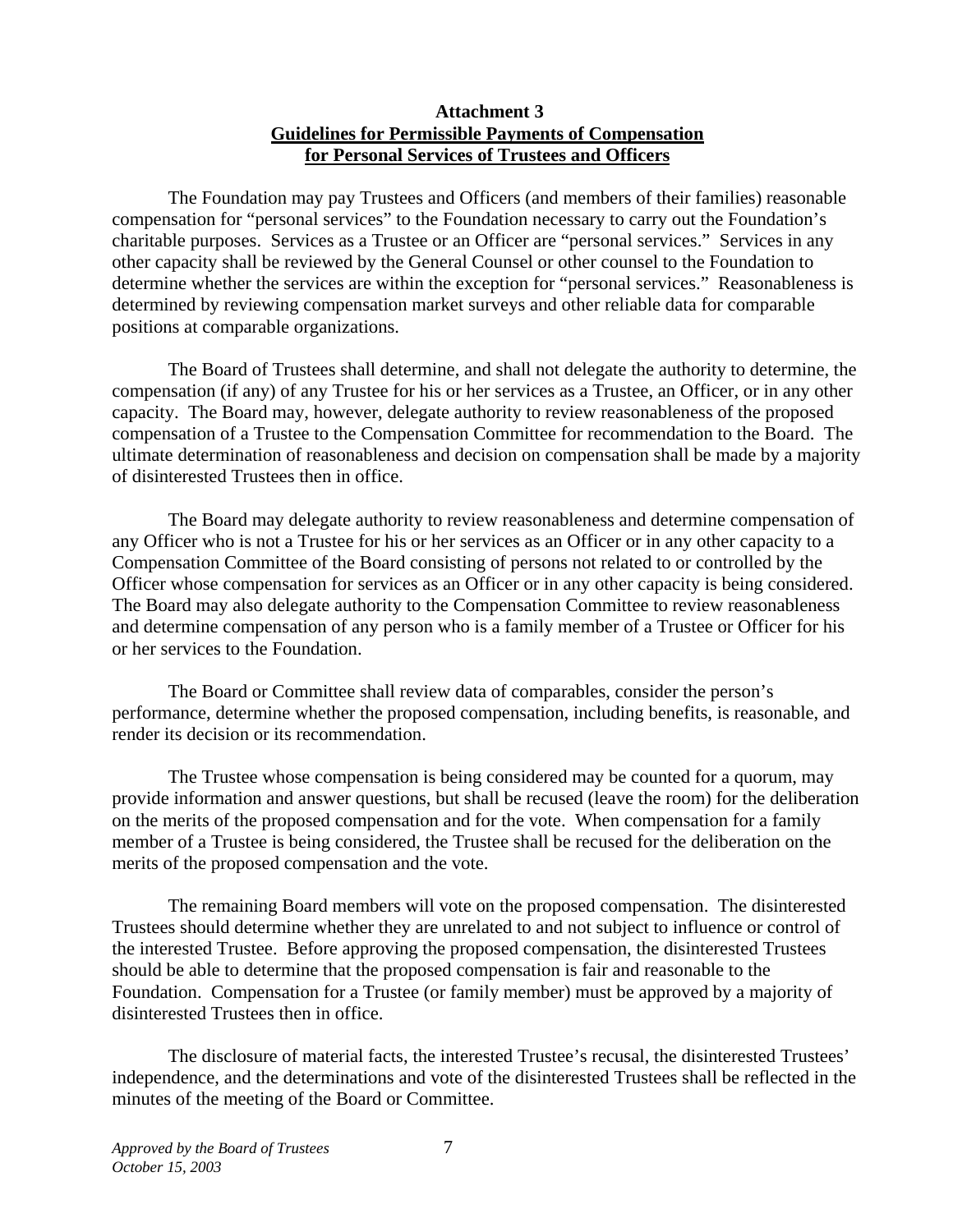#### **Attachment 4 Guidelines for Grants to Exempt Organizations When Trustees Have Financial Interests**

 A Foundation Trustee may serve in dual roles, as a Trustee of the Packard Foundation and as a director of a proposed grantee, or as an officer, employee, consultant or adviser to the grantee. In some cases, the Trustee's services are provided to the grantee pro bono. In other cases, the Trustee (or a family member) receives payment of compensation (whether as director's fee, honorarium, salary, or consulting fee), payment or reimbursement of expenses, or compensation and expenses.

 It is the continuing responsibility of each Trustee and Officer to fully disclose to the members of the Board of Trustees any relationship or affiliation, or financial interest, that such Trustee, Officer, or family member, may have with any organization or person being considered for a proposed grant. Neither the Program Committees nor the President shall have the authority to approve any grant to or other transaction with any organization in which a Trustee (or member of the Trustee's family) has a financial interest.

 These guidelines apply when a Foundation Trustee (or a family member) could receive compensation, or expenses, or both compensation and expenses, indirectly through a proposed grant by the Foundation to an exempt organization grantee. These guidelines apply if the proposed grantee is not controlled by the Foundation or the interested Trustee, the grantee assumes supervision and control over grant funds, and the grantee will assure that grant expenditures are reasonable and appropriate. The Foundation will prohibit use of the proposed grant funds for payment of compensation other than expenses for the interested Trustee (or family member). The Foundation will not "earmark" or designate use of the proposed grant funds for any particular person (including the interested Trustee) or expense.

 All material facts about the proposed grant and the Trustee's (or family member's) relationship with the grantee, financial interest in the grantee and/or the proposed grant, and role in the activities funded by the proposed grant should be disclosed to or known by the Board.

 Because of his or her financial interest in the grant, the interested Trustee's role in the Foundation's decision making process should be limited to responding to requests for information about the grantee or the grant proposal. The interested Trustee shall be mindful of the conflicts of interest and shall not advocate for approval of the proposal or exert undue influence on the other Trustees, Officers, or staff. The interested Trustee may be counted for a quorum, may provide information and answer questions, but shall be recused (leave the room) for the deliberation on the merits of the proposal and the vote.

 The remaining Board members will vote on the proposed grant. The disinterested Trustees should determine whether they are independent of the interested Trustee and the proposed grantee. Before approving the proposed grant, the disinterested Trustees should be able to determine that the grant is fair and reasonable to the Foundation, and is being made in the Foundation's best interests. The grant must be approved by a majority of disinterested Trustees then in office.

 The disclosure of material facts including the Trustee's (or family member's) financial interest, the interested Trustee's recusal, the disinterested Trustees' independence, and the determinations and vote of the disinterested Trustees shall be reflected in the minutes of the meeting of the Board of Trustees.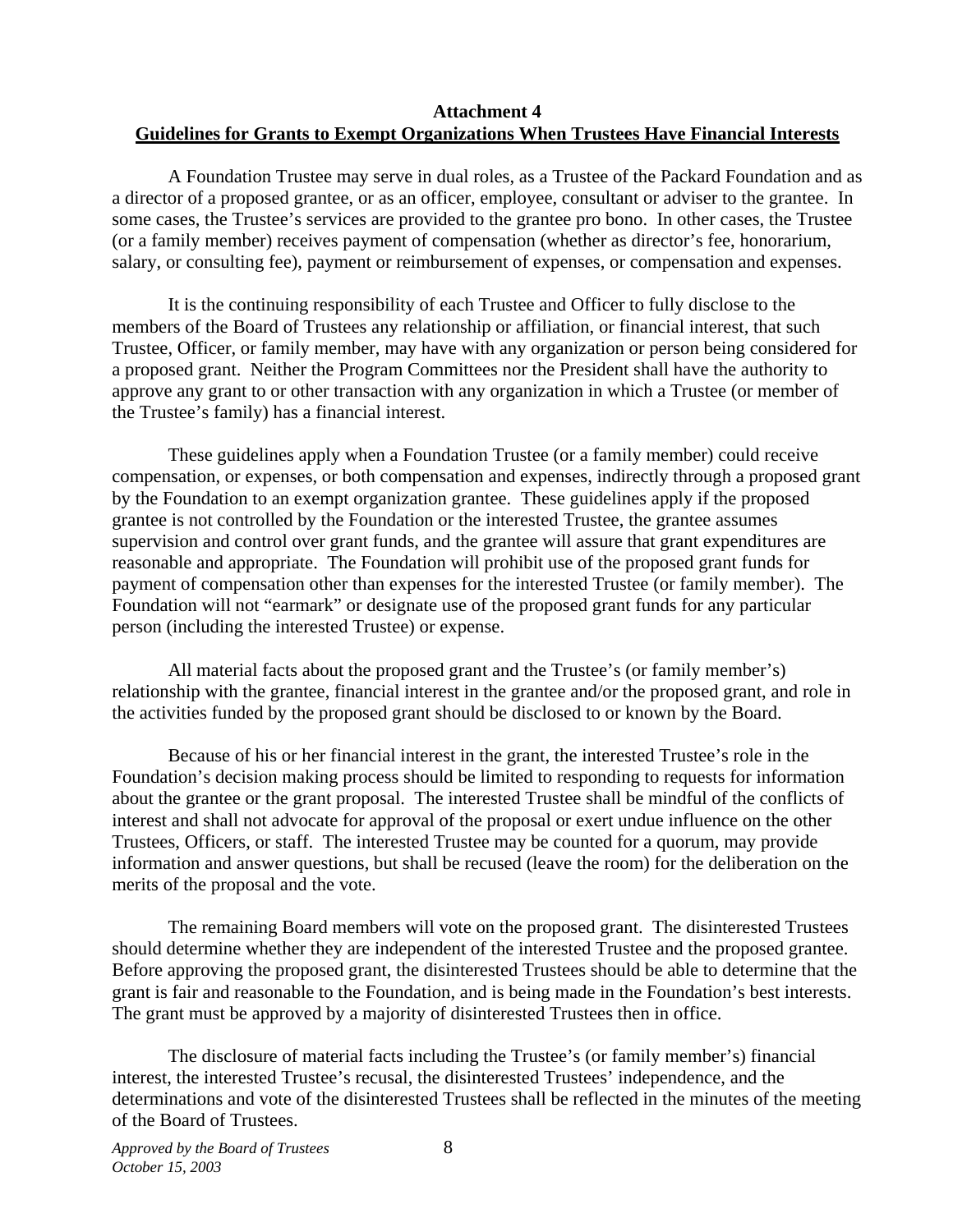### **Attachment 5 Guidelines for Grants to Exempt Organizations with Common Directors (Trustees have no financial interests)**

 Conflicts of interest or potential conflicts may arise from a person's dual roles. Examples: a Foundation Trustee serves as a Board member of a proposed grantee; a Foundation Trustee or close family member is employed by or does business with a proposed grantee; or a family member of a Foundation Trustee serves as a board member of a proposed grantee. If the proposed grantee pays the Trustee or family member any compensation or expenses, the Trustee has a financial interest in the grantee and may also have a financial interest in the proposed grant or other transaction between the Foundation and the grantee.

 It is the continuing responsibility of each Trustee and Officer to fully disclose to the members of the Board of Trustees or Program Committee (for grants approved by the Board or a Committee) or to the President (for grants approved by the President), any relationship or affiliation that such Trustee, Officer, or family member, may have with any organization or person being considered for a proposed grant. The President shall not be authorized to approve any grants to organizations of which the President (or member of the President's family) is a common director or officer.

 The federal self-dealing laws and the state corporation laws generally do not prohibit making grants to other charitable organizations for charitable purposes, even if there are Trustees or Officers of the Foundation who are also trustees, directors, or officers of the proposed grantee (common directors). To be a mere common director, the Trustee (and members of the Trustee's family) cannot have any financial interest in a grantee or in a proposed grant or other transaction between the Foundation and the grantee. As long as the Trustee who is a common director does not have a material financial interest in a proposed transaction, the California Nonprofit Corporation Code permits making grants to organizations with common directors with full disclosure to the Foundation of the Trustee's dual role, and approval by a majority of the Board of Trustees or Committee of the Board without counting the vote of the common director.

 In presenting proposed grants for consideration by the Foundation, the Trustee or Officer who is merely a common director or officer of the Foundation and the proposed grantee shall keep foremost in mind the Foundation's primary purposes and the program guidelines adopted from time to time by the Board, and shall not exert undue influence on the other Trustees, Officers, or staff.

 The Trustee who is a common director may be counted for a quorum, may participate in the discussion, may remain for the deliberations on the merits of the proposal, but shall abstain (shall not vote) on the proposed grant.

 The existence and nature of the common director's relationship and the abstention shall be reflected in the minutes of the meeting of the Board of Trustees or Committee of the Board.